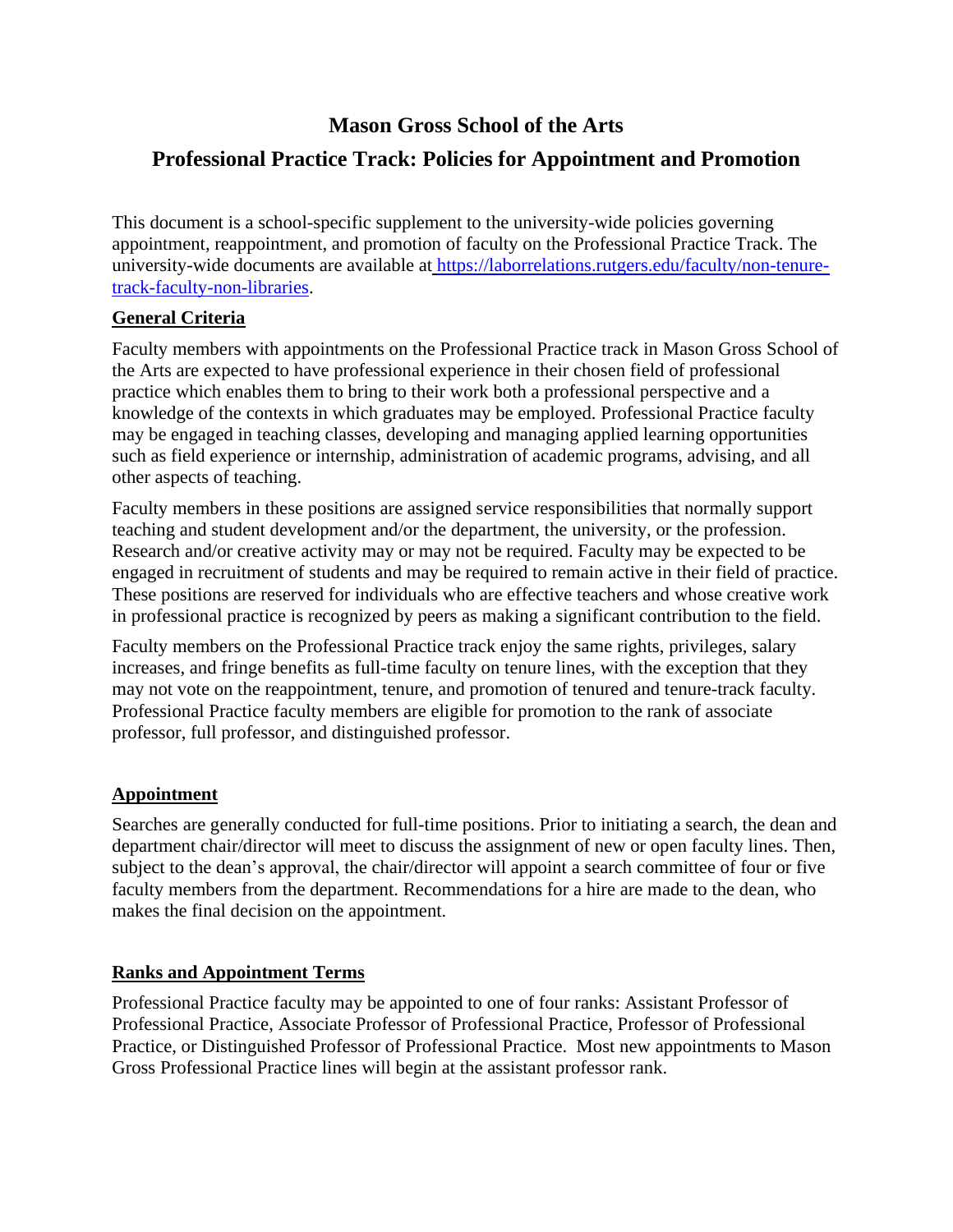### Criteria for Appointment, Reappointment and Promotion

University criteria for NTT faculty for appointment, reappointment and promotion can be found at: [Policy 60.5.14.](http://policies.rutgers.edu/view-policies/human-resources-hr-%E2%80%93-section-60#5) Mason Gross School of the Arts has its own criteria, available at [https://www.masongross.rutgers.edu/resources/faculty-staff/.](https://www.masongross.rutgers.edu/resources/faculty-staff/)

### Appointment Terms will be as follows:

Assistant Professors of Professional Practice at Mason Gross will receive an initial contract term of three years. Their reappointment evaluation will take place at least 12 months prior to the expiration of their contract. If that evaluation is successful, they will be reappointed for a second three-year term. Following two three-year contracts, Professional Practice faculty will normally be appointed to a five-year term. Professional Practice titles can be reappointed at the same rank for more than two terms. Guidelines for promotion to higher ranks are outlined below.

# **Evaluation and Reappointment**

NTT evaluations at Mason Gross must comply with university policy as outlined in the document "Appointments, Reappointments, and/or Promotions of Non-Tenure Track Faculty," located at [https://academiclaborrelations.rutgers.edu/non-tenure-track-faculty-non-libraries.](https://academiclaborrelations.rutgers.edu/non-tenure-track-faculty-non-libraries) As stipulated there,

- 1. During the term of a one- or two-year appointment, NTT faculty shall be evaluated at least once.
- 2. During the term of a three-, four-, or five-year appointment, NTT faculty shall be evaluated at least twice.
- 3. During the term of a six- or seven-year appointment, NTT faculty shall be evaluated at least three times.

Normally, Mason Gross will follow the evaluation schedule outlined below, though there may be exceptions to this schedule based on special circumstances. The evaluation in the penultimate year of the contract is the reappointment review. Others are standard performance evaluations designed to provide feedback to the NTT faculty member about their work.

| <b>Duration of</b> | <b>Normal evaluation schedule</b>                                          |
|--------------------|----------------------------------------------------------------------------|
| contract           |                                                                            |
| 1 year             | If in the first year of academic service, no later than February 1 of that |
|                    | year (non-reappointment notification happens by March 1);                  |
|                    | otherwise, spring of that first year.                                      |
| 2 years            | Spring of Year 1                                                           |
| 3 years            | Spring of Years $1 \& 2$                                                   |
| 4 years            | Spring of Years $1 \& 3$                                                   |
| 5 years            | Spring of Years 2 & 4                                                      |
| 6 years            | Spring of Years 1, 3, $& 5$                                                |
| 7 years            | Spring of Years 2, 4, $& 6$                                                |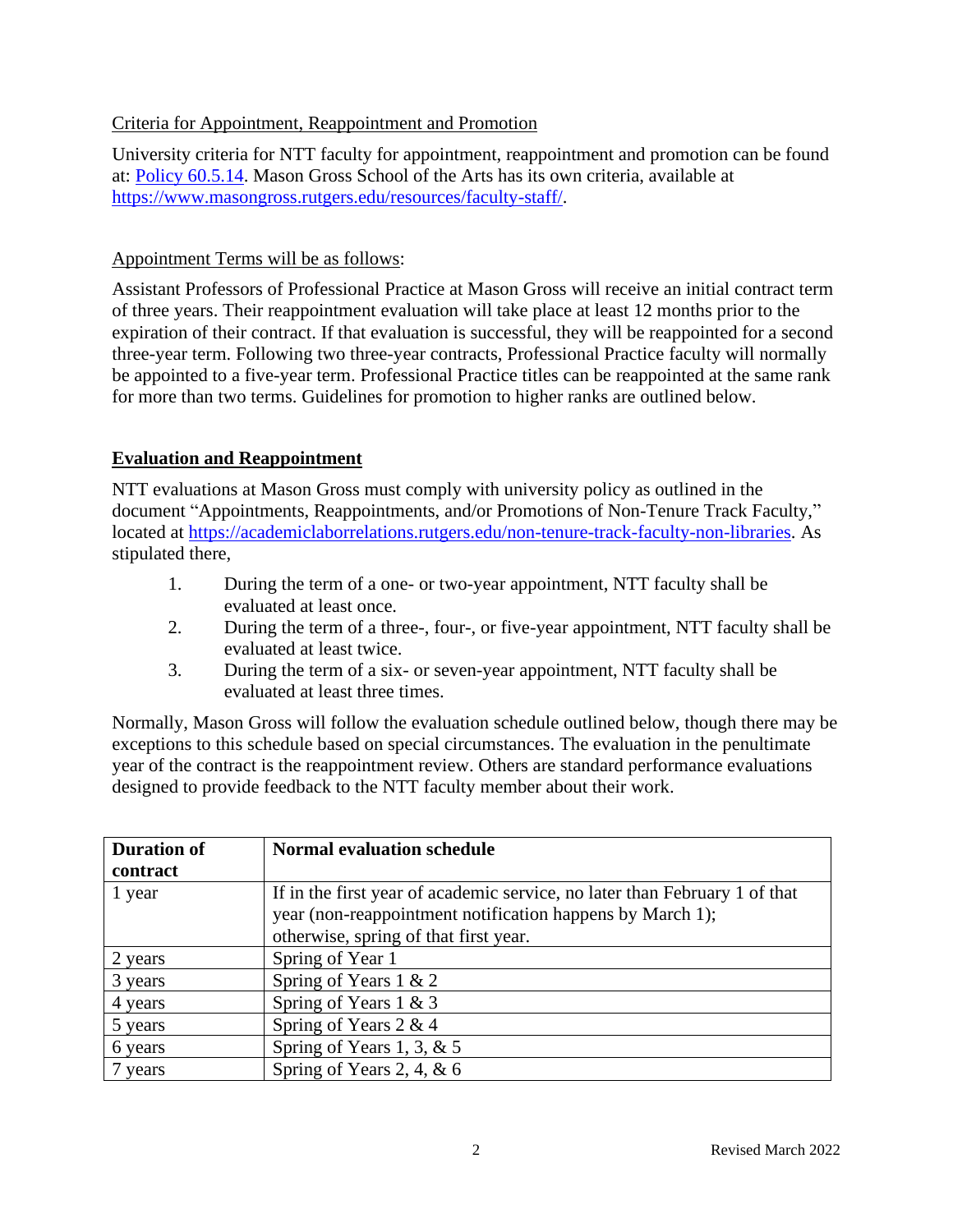The department chair/director will give NTT faculty members 30 days' notice of an upcoming evaluation and ask that they submit a dossier of relevant materials. Evaluation dossiers normally include a CV, personal statement, sample teaching materials, and materials representative of the faculty member's work in the field.

Upon submission of the dossier, the chair/director will convene a committee to review the dossier and write an evaluation of the NTT faculty member's work. For non-promotion cases, the evaluation committee normally includes 3–5 faculty members at or above the rank of the faculty member being evaluated.

The "Short Form" is used for all non-promotion evaluations and for promotion to the assistant level. For promotion to the associate level or higher, the NTT Form 1b must be used (see below).

### **Promotion to the Rank of Associate, Full, or Distinguished Professor of Professional Practice**

Promotions on the Professional Practice Track are governed by university policies outlined at [https://academiclaborrelations.rutgers.edu/non-tenure-track-faculty-non-libraries.](https://academiclaborrelations.rutgers.edu/non-tenure-track-faculty-non-libraries) As stated there,

Non-tenure track faculty with six consecutive years of full-time service in the same rank shall be considered for promotion to the next higher rank, if requested (i.e., rank review). All other requests from non-tenure track faculty members to be considered for promotion may be granted at the department's or unit's discretion.

In order to comply with this policy while also affording the NTT faculty member the opportunity to be promoted effective at the start of year 7, Mason Gross has implemented the following policy:

- If an Assistant Professor of Professional Practice wishes to be considered for promotion to the associate rank in year 7 and, if successful, make that promotion retroactive to July 1 of year 7, the following steps must take place:
	- o In April of Year 6, the Assistant Professor notifies their department chair/director of their intent to request a promotion evaluation.
	- o In April of Year 6, the Assistant Professor discusses potential external reviewers with the department chair/director.
	- o On June 1 of Year 6, the department chair/director sends the assistant professor a 30-day letter notifying them that the promotion evaluation will commence on July 1 of Year 7.
	- o **By July 1 (i.e., the very first day) of Year 7, the Assistant Professor submits the complete promotion dossier to their department chair/director.**
	- o If the promotion case is successful, the promotion will be retroactive to July 1 of Year 7.
- **In all other cases** following six consecutive years at rank, the schedule for NTT promotions will follow the same timeline as tenure-track promotions: The NTT faculty member submits the initial application in May of Year A; the promotion case works its way through the department, school, and university levels in Year B; and, if successful, the promotion is effective July 1 of Year C.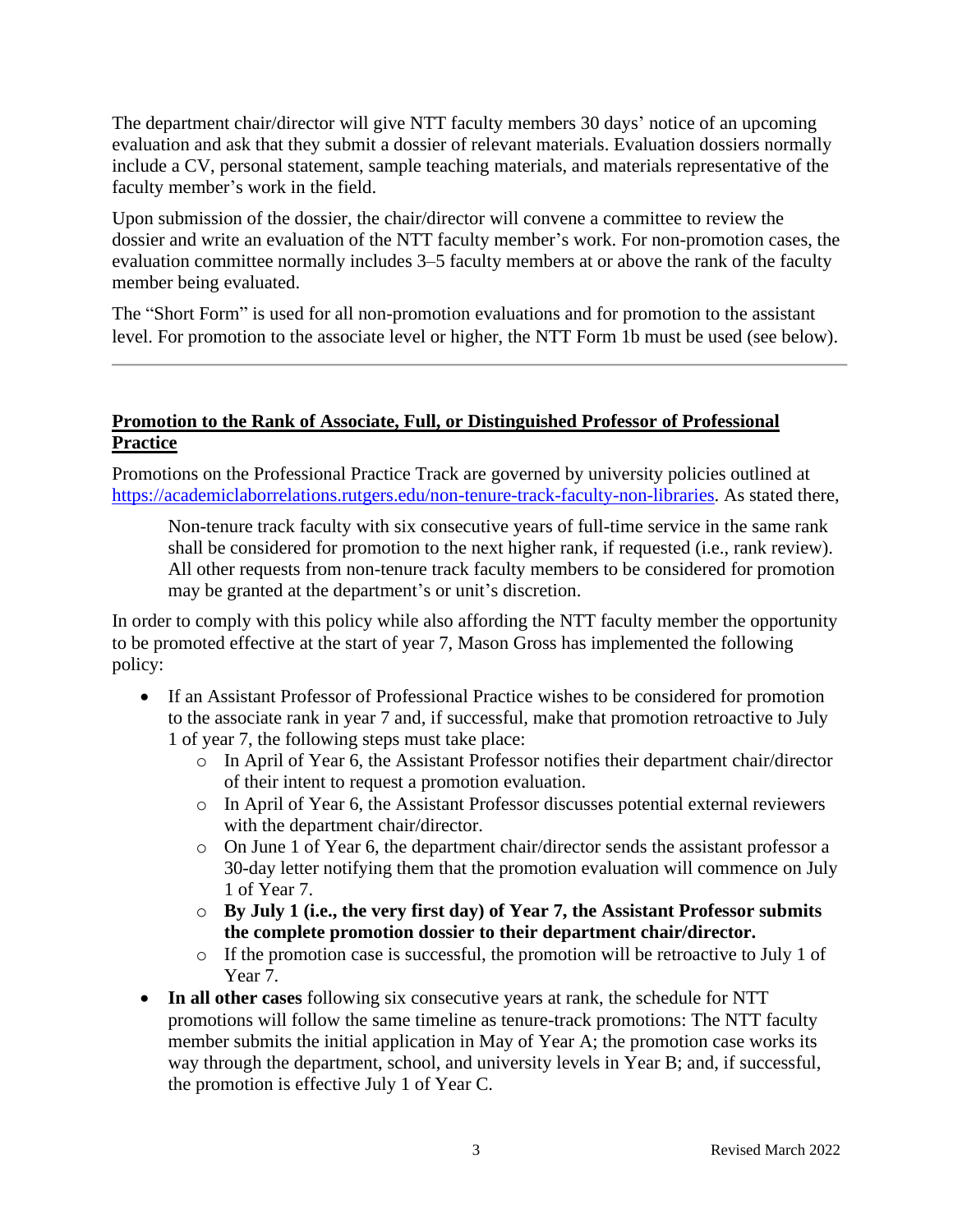A sample trajectory for appointment, evaluation, reappointment, and promotion of professional practice faculty on successive three-year contracts, with the promotion review occurring after precisely six years at the rank of Assistant Professor, is as follows:

| Year 1 | Start of the three-year appointment as Assistant Professor of<br>Professional Practice. First (non-reappointment) evaluation takes<br>place in the spring of Year 1 using the Short Form.                                                                                                                                                                                                                                                                                                                                                                                                                                                   |
|--------|---------------------------------------------------------------------------------------------------------------------------------------------------------------------------------------------------------------------------------------------------------------------------------------------------------------------------------------------------------------------------------------------------------------------------------------------------------------------------------------------------------------------------------------------------------------------------------------------------------------------------------------------|
| Year 2 | Reappointment evaluation takes place in spring of Year 2 using the<br>Short Form. This evaluation is completed with a minimum of 12<br>months prior to the end of the three-year contract.                                                                                                                                                                                                                                                                                                                                                                                                                                                  |
| Year 3 | No evaluations needed. If the reappointment evaluation in Year 2<br>was successful, a new three-year contract is issued at the end of<br>Year 3.                                                                                                                                                                                                                                                                                                                                                                                                                                                                                            |
| Year 4 | Non-reappointment evaluation takes place in spring of Year 4<br>using the Short Form.                                                                                                                                                                                                                                                                                                                                                                                                                                                                                                                                                       |
| Year 5 | Reappointment evaluation takes place in spring of Year 5 using the<br>Short Form. This evaluation is completed with a minimum of 12<br>months prior to the end of the three-year contract.                                                                                                                                                                                                                                                                                                                                                                                                                                                  |
| Year 6 | No evaluations needed. If the reappointment evaluation in Year 5<br>was successful, a new five-year contract is issued at the end of<br>Year 6.                                                                                                                                                                                                                                                                                                                                                                                                                                                                                             |
|        | If the faculty member plans to seek promotion to the rank<br>of associate professor, they must inform the department<br>chair/director of their intention to do so in April of Year 6<br>and discuss potential external reviewers with the<br>department chair/director. On June 1 of Year 6, the<br>department Chair/Director sends the faculty member the<br>30-day letter notifying that their promotion review will<br>commence on July 1 of Year 7 and the dossier must be<br>submitted by that date.                                                                                                                                  |
| Year 7 | July 1: The faculty member submits the complete promotion<br>dossier to the department chair/director, using the NTT form 1b<br>and other materials at<br>https://academiclaborrelations.rutgers.edu/non-tenure-track-<br>faculty-non-libraries. The department chair/director distributes the<br>dossier to the external reviewers and prepares the complete packet<br>for departmental review. The departmental review takes place in<br>the fall semester, followed soon after by the A&P review, the<br>dean's recommendation, and all higher reviews as mandated by<br>university policy. If this case is successful, the promotion is |